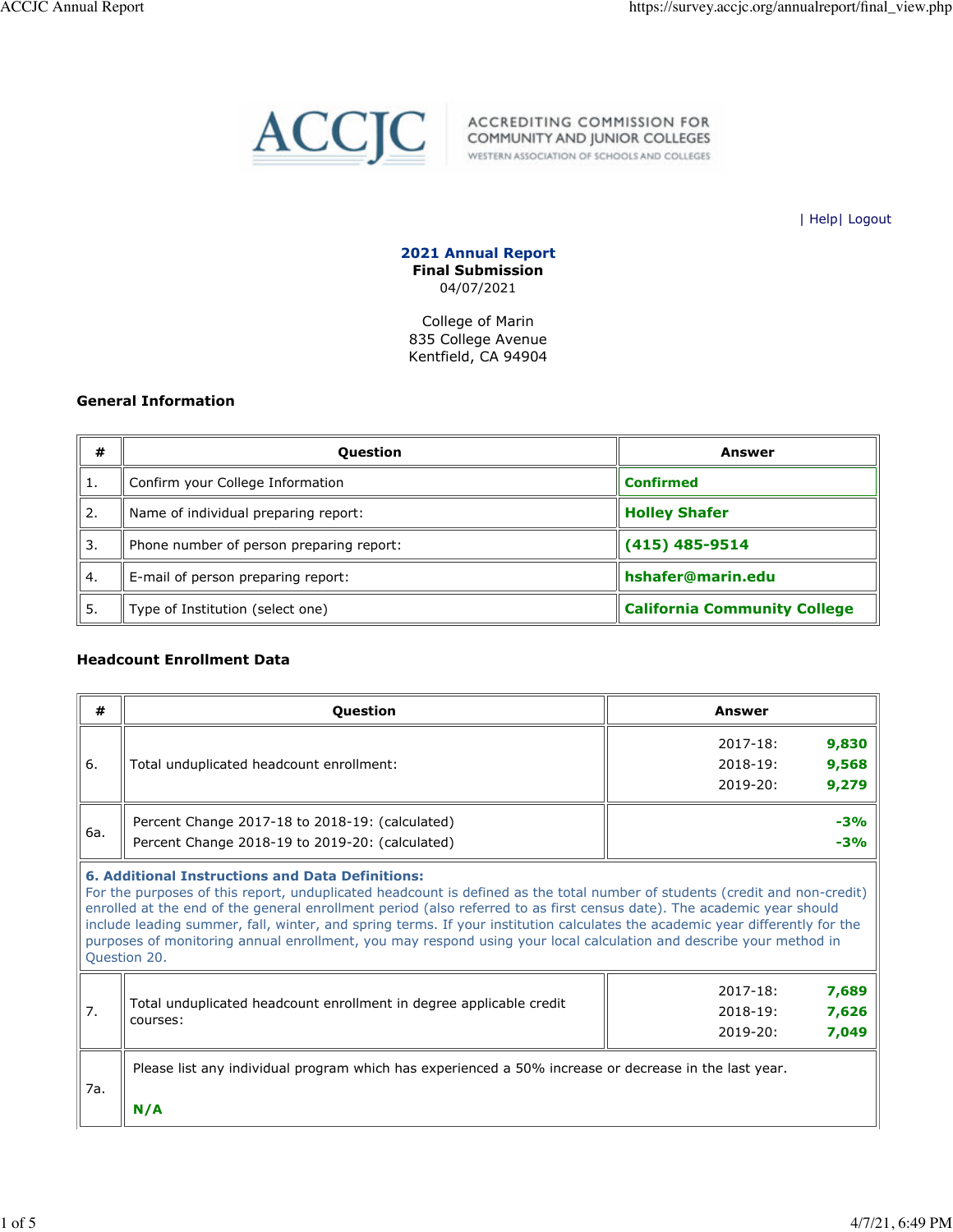#### **7. Additional Instructions and Data Definitions:**

Per federal regulations, ACCJC is responsible for monitoring for significant program growth (or decline) that may potentially impact an institution's ability to meet Accreditation Standards. ACCJC does not determine what constitutes a program for colleges. For the purposes of this report, you may define degree-applicable credit programs as appropriate for the context of your institution's unique mission.

### **Distance Education and Correspondence Education**

| #   | <b>Question</b>                                                                                                                                                                                                                                                                                                                                                                                                                                                                                                                                                                                                                                                                                                                                                                                                                                                                                                                                                                                                                                                                                                                                                                                                        | <b>Answer</b>                                            |  |  |  |  |  |
|-----|------------------------------------------------------------------------------------------------------------------------------------------------------------------------------------------------------------------------------------------------------------------------------------------------------------------------------------------------------------------------------------------------------------------------------------------------------------------------------------------------------------------------------------------------------------------------------------------------------------------------------------------------------------------------------------------------------------------------------------------------------------------------------------------------------------------------------------------------------------------------------------------------------------------------------------------------------------------------------------------------------------------------------------------------------------------------------------------------------------------------------------------------------------------------------------------------------------------------|----------------------------------------------------------|--|--|--|--|--|
| 8.  | Total unduplicated headcount enrollment in distance education in last<br>three years:                                                                                                                                                                                                                                                                                                                                                                                                                                                                                                                                                                                                                                                                                                                                                                                                                                                                                                                                                                                                                                                                                                                                  | 1,208<br>2017-18<br>1,577<br>2018-19<br>2019-20<br>1,762 |  |  |  |  |  |
| 8a. | Percent Change 2017-18 to 2018-19: (calculated)<br>Percent Change 2018-19 to 2019-20: (calculated)                                                                                                                                                                                                                                                                                                                                                                                                                                                                                                                                                                                                                                                                                                                                                                                                                                                                                                                                                                                                                                                                                                                     | 31%<br>12%                                               |  |  |  |  |  |
|     | 8. Additional Instructions and Data Definitions:<br>Distance education is defined as education that uses technology to deliver instruction to students who are separated from<br>the instructor(s) and to support regular and substantive interaction between the students and the instructor, either<br>synchronously or asynchronously. For the purposes of this report, include only those courses that are 100% online in<br>your calculation of unduplicated headcount enrollment for distance education. Do not include hybrid courses or courses in<br>which all the class hours are face to face, but some material is posted online.<br><b>IMPORTANT NOTE REGARDING DATA FROM SPRING 2020:</b> When calculating total DE enrollment for 2019-20,<br>please include 100% online courses from summer 2019, fall 2019, and winter 2020. For Spring 2020, please include only<br>courses that were originally scheduled as 100% online. Omit any courses that shifted to a distance modality due solely to<br>the COVID-19 pandemic.                                                                                                                                                                              |                                                          |  |  |  |  |  |
| 9.  | Do you offer Correspondence Education?                                                                                                                                                                                                                                                                                                                                                                                                                                                                                                                                                                                                                                                                                                                                                                                                                                                                                                                                                                                                                                                                                                                                                                                 | <b>No</b>                                                |  |  |  |  |  |
|     | 9. Additional Instructions and Data Definitions:<br>Correspondence education is defined as education in which (1) the institution provides instructional materials (and<br>examinations on these materials), by mail or electronic transmission (including transmission via learning management<br>system) to students who are separated from the instructor; and where (2) interaction between the instructor(s) and the<br>student is limited, is not regular and substantive, and is primarily initiated by the student. Online courses or online<br>portions of courses which primarily involve "paperwork" (e.g., reading textbook and other materials posted by the<br>instructor, taking examinations, and submitting assignments) will fall within the definition of correspondence education<br>rather than distance education. If the online portion of a class meets the definition of correspondence education, then<br>even if the class also meets on site, it will be considered a correspondence education course for Title IV qualification<br>purposes. Correspondence education is not considered distance education within the U.S. Department of Education<br>definition (see question 8, above). |                                                          |  |  |  |  |  |

# **Federal Data**

| #      | <b>Question</b>                                                                                                                                                                                                                                                                                                                                                                                                              | Answer                                                        |
|--------|------------------------------------------------------------------------------------------------------------------------------------------------------------------------------------------------------------------------------------------------------------------------------------------------------------------------------------------------------------------------------------------------------------------------------|---------------------------------------------------------------|
| 10.    | List the Graduation Rate per the US Education Department College<br>Scorecard                                                                                                                                                                                                                                                                                                                                                | 17 %                                                          |
| time." | <b>10. Additional Instructions and Data Definitions:</b><br>The US Education Department College Scorecard can be accessed at https://collegescorecard.ed.gov/. Enter your<br>institution's name in the search box to find the current graduation rate. For the purposes of the College Scorecard,<br>graduation rate is defined as "the share of students who graduated within 8 years of entering this school for the first |                                                               |
| 11.    | If your college relies on another source for reporting success metrics,<br>please identify the source. Click all that apply.                                                                                                                                                                                                                                                                                                 | <b>CCCCO Student Success Metrics</b><br>dashboard (Scorecard) |
| 12.    | Please provide a link to the exact page on your institution's website that<br>displays its most recent listing of student achievement data.                                                                                                                                                                                                                                                                                  | http://accreditation.marin.edu                                |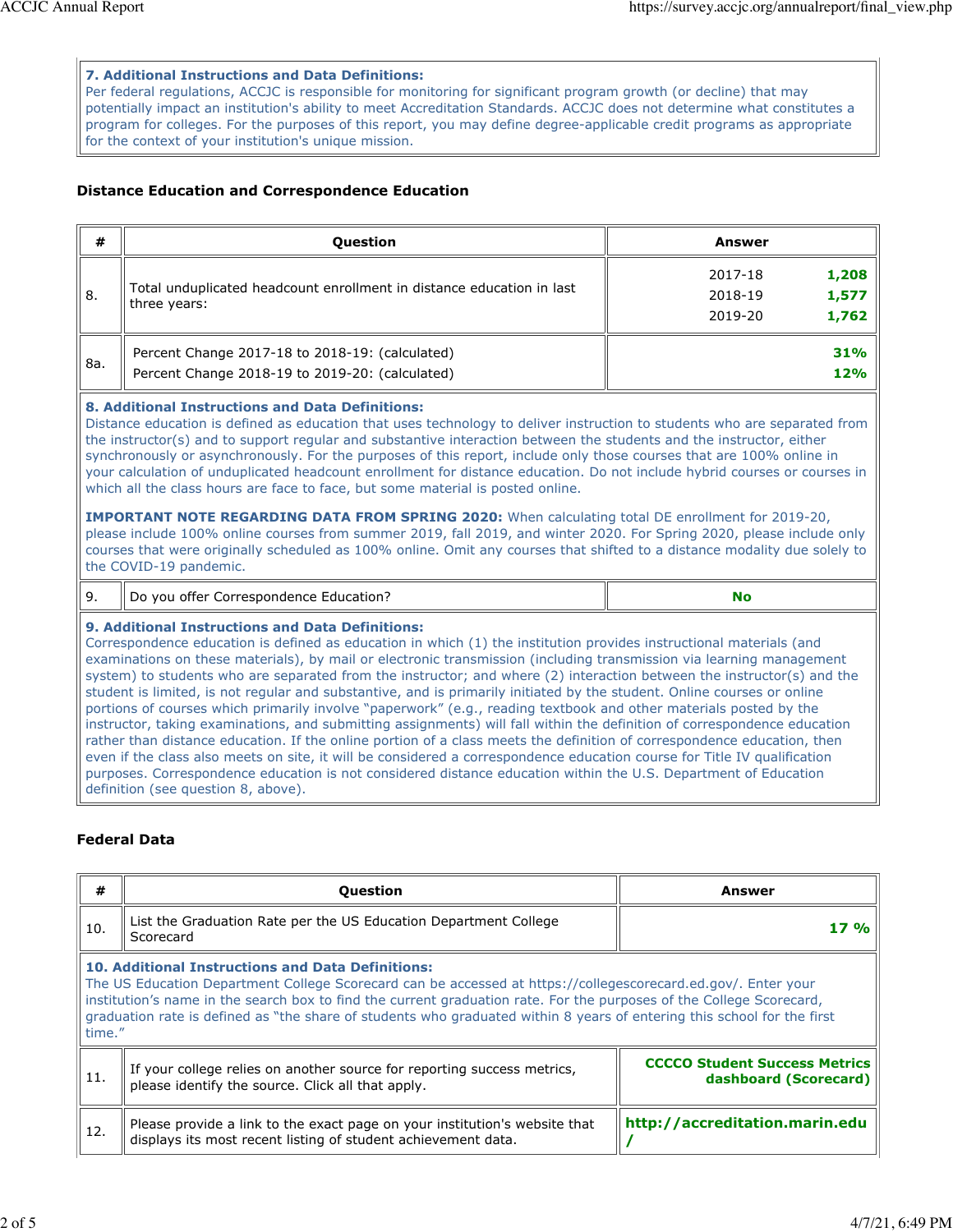#### **12. Additional Instructions and Data Definitions:**

ACCJC will include a link to this page in your institution's entry in the ACCJC Directory of Accredited Institutions (https://accjc.org/find-an-institution). This reporting and monitoring requirement supports ACCJC's recognition by the Council of Higher Education Accreditation (CHEA) and is aligned with ACCJC's Accreditation Standard I.C.3 and Eligibility Requirement 19.

### **Institution Set Standards for Student Achievement**

| #    | Question                                                                                                                                                                                                                                                                                                                                                                                                                                                                 | <b>Answer</b>       |                                                |             |  |  |  |  |
|------|--------------------------------------------------------------------------------------------------------------------------------------------------------------------------------------------------------------------------------------------------------------------------------------------------------------------------------------------------------------------------------------------------------------------------------------------------------------------------|---------------------|------------------------------------------------|-------------|--|--|--|--|
|      | <b>Course Completion Rates</b>                                                                                                                                                                                                                                                                                                                                                                                                                                           |                     |                                                |             |  |  |  |  |
| 13.  | List your Institution-Set Standard (floor) for successful                                                                                                                                                                                                                                                                                                                                                                                                                | 2017-18             | 2018-19                                        | 2019-20     |  |  |  |  |
|      | student course completion rate:                                                                                                                                                                                                                                                                                                                                                                                                                                          | <b>70 %</b>         | 70 %                                           | <b>70 %</b> |  |  |  |  |
|      | List your stretch goal (aspirational) for successful                                                                                                                                                                                                                                                                                                                                                                                                                     | 2017-18             | 2018-19                                        | 2019-20     |  |  |  |  |
| 13a. | student course completion rate:                                                                                                                                                                                                                                                                                                                                                                                                                                          | N/A                 | N/A                                            | <b>78 %</b> |  |  |  |  |
|      | List the actual successful student course completion                                                                                                                                                                                                                                                                                                                                                                                                                     | 2017-18             | 2018-19                                        | 2019-20     |  |  |  |  |
| 13b. | rate:                                                                                                                                                                                                                                                                                                                                                                                                                                                                    | <b>75 %</b>         | 75 %                                           | <b>77 %</b> |  |  |  |  |
|      | 13. Additional Instructions and Data Definitions:<br>For the purposes of this report, the successful course completion rate is calculated as the number of student completions<br>with a grade of C or better divided by the number of students enrolled in the course. If your institution calculates<br>successful course completion differently, you may respond using your local calculation and describe your methodology in<br>Question 20.<br><b>Certificates</b> |                     |                                                |             |  |  |  |  |
|      |                                                                                                                                                                                                                                                                                                                                                                                                                                                                          |                     |                                                |             |  |  |  |  |
| 14.  | Type of Institute-set standard for certificates (Please<br>Select Number or Percentage):                                                                                                                                                                                                                                                                                                                                                                                 | <b>Number-Other</b> |                                                |             |  |  |  |  |
|      | If Number-Other or Percent-other, please describe:                                                                                                                                                                                                                                                                                                                                                                                                                       |                     | <b>Number of students awarded certificates</b> |             |  |  |  |  |
| 14a. | List your Institution-Set Standard (floor) for<br>certificates:                                                                                                                                                                                                                                                                                                                                                                                                          | 2017-18             | 2018-19                                        | 2019-20     |  |  |  |  |
|      |                                                                                                                                                                                                                                                                                                                                                                                                                                                                          | 40<br>40<br>40      |                                                |             |  |  |  |  |
| 14b. | List your stretch goal (aspirational) for certificates:                                                                                                                                                                                                                                                                                                                                                                                                                  | 2017-18             | 2018-19                                        | 2019-20     |  |  |  |  |
|      |                                                                                                                                                                                                                                                                                                                                                                                                                                                                          | N/A                 | 64                                             | 64          |  |  |  |  |
| 14c. | List actual number or percentage of certificates:                                                                                                                                                                                                                                                                                                                                                                                                                        | 2017-18             | 2018-19                                        | 2019-20     |  |  |  |  |
|      |                                                                                                                                                                                                                                                                                                                                                                                                                                                                          | 56                  | 62                                             | 58          |  |  |  |  |
|      | <b>14. Additional Instructions and Data Definitions:</b><br>For purposes of this report, include only those certificates which are awarded with 16 or more units.                                                                                                                                                                                                                                                                                                        |                     |                                                |             |  |  |  |  |
|      | Associate Degree (A.A./A.S.)                                                                                                                                                                                                                                                                                                                                                                                                                                             |                     |                                                |             |  |  |  |  |
| 15.  | Type of Institute-set standard for degrees awarded<br>(Please Select Number or Percentage):                                                                                                                                                                                                                                                                                                                                                                              | <b>Number-Other</b> |                                                |             |  |  |  |  |
|      | If Number-Other or Percent-other, please describe:                                                                                                                                                                                                                                                                                                                                                                                                                       |                     | <b>Number of students awarded degrees</b>      |             |  |  |  |  |
| 15a. | List your Institution-Set Standard (floor) for degrees:                                                                                                                                                                                                                                                                                                                                                                                                                  | 2017-18             | 2018-19                                        | 2019-20     |  |  |  |  |
|      |                                                                                                                                                                                                                                                                                                                                                                                                                                                                          | 190<br>190          |                                                |             |  |  |  |  |
| 15b. | List your stretch goal (aspirational) for degrees:                                                                                                                                                                                                                                                                                                                                                                                                                       | 2017-18             | 2018-19                                        | 2019-20     |  |  |  |  |
|      |                                                                                                                                                                                                                                                                                                                                                                                                                                                                          | 330                 | 330                                            | 330         |  |  |  |  |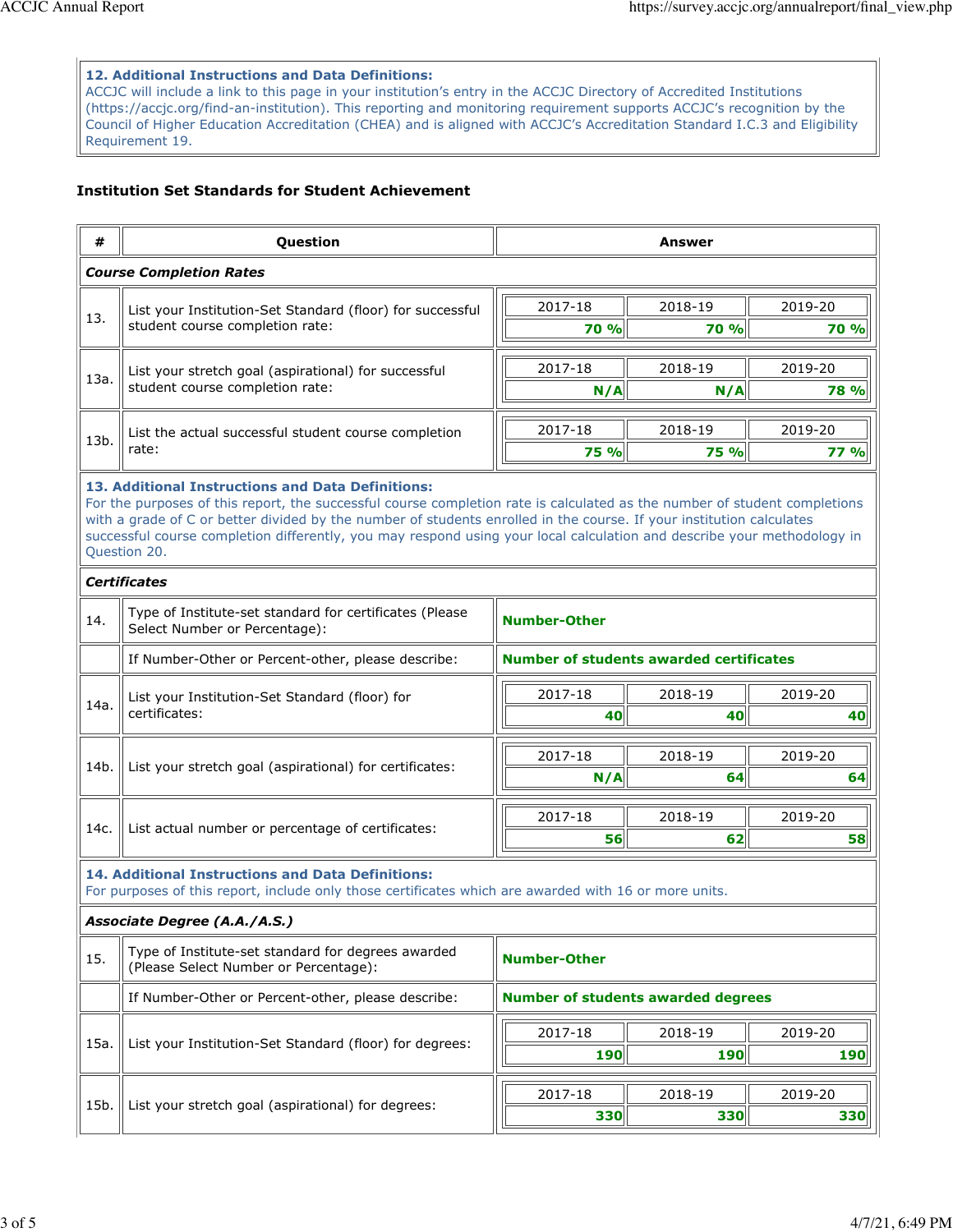|          | 15c.<br>List actual number or percentage of degrees:<br>Bachelor's Degree (B.A./B.S.)                                                                                                                                                                                                                                                                                                                                                                                    |                                |                              |                                                         |                                                                                                                                                              | 2018-19                                      |                                  |  | 2019-20                          |  |
|----------|--------------------------------------------------------------------------------------------------------------------------------------------------------------------------------------------------------------------------------------------------------------------------------------------------------------------------------------------------------------------------------------------------------------------------------------------------------------------------|--------------------------------|------------------------------|---------------------------------------------------------|--------------------------------------------------------------------------------------------------------------------------------------------------------------|----------------------------------------------|----------------------------------|--|----------------------------------|--|
|          |                                                                                                                                                                                                                                                                                                                                                                                                                                                                          |                                |                              |                                                         | 297                                                                                                                                                          |                                              | 334                              |  | 345                              |  |
|          |                                                                                                                                                                                                                                                                                                                                                                                                                                                                          |                                |                              |                                                         |                                                                                                                                                              |                                              |                                  |  |                                  |  |
| 16.      | Does your college offer a Bachelor's Degree<br>$(B.A./B.S.)$ ?                                                                                                                                                                                                                                                                                                                                                                                                           |                                |                              | No                                                      |                                                                                                                                                              |                                              |                                  |  |                                  |  |
| Transfer |                                                                                                                                                                                                                                                                                                                                                                                                                                                                          |                                |                              |                                                         |                                                                                                                                                              |                                              |                                  |  |                                  |  |
| 17.      | Type of Institute-set standard for transfers (Please<br>Select Number or Percentage):                                                                                                                                                                                                                                                                                                                                                                                    |                                |                              | <b>Number-Other</b>                                     |                                                                                                                                                              |                                              |                                  |  |                                  |  |
|          | If Number-Other or Percent-other, please describe:                                                                                                                                                                                                                                                                                                                                                                                                                       |                                |                              |                                                         | <b>Institution-Set Standard: Number of students</b><br>transferring to UC or CSU; Stretch Goal: Number of<br>students transferring to any 4-year institution |                                              |                                  |  |                                  |  |
|          | List your Institution-Set Standard (floor) for the                                                                                                                                                                                                                                                                                                                                                                                                                       |                                |                              | 2017-18                                                 |                                                                                                                                                              |                                              | 2018-19                          |  | 2019-20                          |  |
| 17a.     | students who transfer to a 4-year college/university:                                                                                                                                                                                                                                                                                                                                                                                                                    |                                |                              |                                                         | <b>180</b>                                                                                                                                                   |                                              | 180                              |  | 180                              |  |
|          |                                                                                                                                                                                                                                                                                                                                                                                                                                                                          |                                |                              | 2017-18                                                 |                                                                                                                                                              |                                              | 2018-19                          |  | 2019-20                          |  |
| 17b.     | List your stretch goal (aspirational) for the students<br>who transfer to a 4-year college/university:                                                                                                                                                                                                                                                                                                                                                                   |                                |                              |                                                         | N/A                                                                                                                                                          |                                              | 382                              |  | 382                              |  |
|          |                                                                                                                                                                                                                                                                                                                                                                                                                                                                          |                                |                              |                                                         |                                                                                                                                                              |                                              |                                  |  |                                  |  |
| 17d.     | List actual number or percentage of students who<br>transfer to a 4-year college/university:                                                                                                                                                                                                                                                                                                                                                                             |                                |                              | 2017-18                                                 | 353                                                                                                                                                          |                                              | 2018-19<br>379                   |  | 2019-20<br>391                   |  |
|          |                                                                                                                                                                                                                                                                                                                                                                                                                                                                          |                                |                              |                                                         |                                                                                                                                                              |                                              |                                  |  |                                  |  |
| 18.      | Program                                                                                                                                                                                                                                                                                                                                                                                                                                                                  | (National,<br>State,<br>Other) | Institution<br>$(%)$ (Floor) | Stretch<br>set standard (Aspirational)<br>Goal $(\% )$  |                                                                                                                                                              | 2018-19<br>2017-18<br>Pass Rate<br>Pass Rate |                                  |  | 2019-20<br>Pass Rate             |  |
|          | <b>Registered Nursing</b>                                                                                                                                                                                                                                                                                                                                                                                                                                                | <b>National</b>                |                              |                                                         |                                                                                                                                                              |                                              |                                  |  |                                  |  |
|          |                                                                                                                                                                                                                                                                                                                                                                                                                                                                          |                                |                              | 75 %                                                    | $n/a$ %                                                                                                                                                      | 92.1%                                        | 95.2%                            |  | 97.6%                            |  |
|          | <b>Registered Dental Assisting</b><br>18. Additional Instructions and Data Definitions:                                                                                                                                                                                                                                                                                                                                                                                  | <b>National</b>                |                              | 80 %                                                    | $n/a$ %                                                                                                                                                      | 100 %                                        | 100 %                            |  | 66 %                             |  |
| 19.      | Report only those programs for which a license or other similar examination is required before students can qualify for<br>employment in their chosen field of study, and where there were at least 10 students who completed the program in the<br>designated year.<br><b>Employment rates for Career and Technical Education students</b><br>Job placement rates for students completing certificate programs and CTE (career-technical education) degrees:<br>Program |                                | Institution<br>$(%)$ (Floor) | Stretch<br>set standard ((Aspirational)<br>Goal $(\% )$ | 2017-18 Job<br>Placement<br>Rate                                                                                                                             |                                              | 2018-19 Job<br>Placement<br>Rate |  | 2019-20 Job<br>Placement<br>Rate |  |
|          | <b>Registered Nursing</b><br><b>Registered Dental Assisting</b>                                                                                                                                                                                                                                                                                                                                                                                                          |                                | 45 %<br>70 %                 | $n/a$ %<br>$n/a$ %                                      |                                                                                                                                                              | 93.8 %<br>95.2 %                             | 88 %<br>100 %                    |  | <b>100 %</b><br>84.2 %           |  |